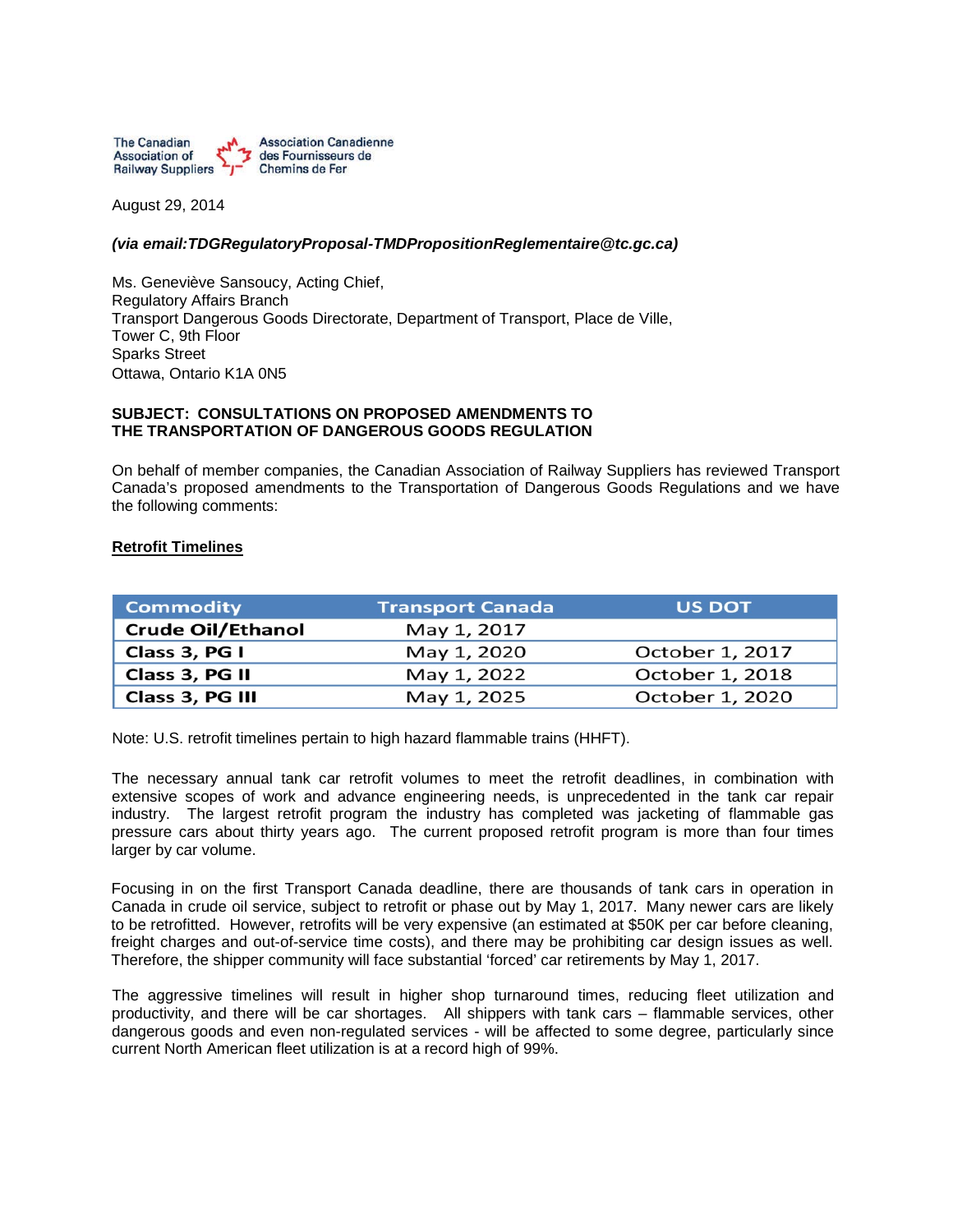# **Tight Repair Capacity**

There is tight repair capacity across the industry, in both Canada and then United States, due to rapid growth in tank car qualifications which are a mandated inspection requirement. (Qualification requirements include internal and external visual inspections, structural integrity inspections, and thickness tests.) Retrofit requirements would represent substantial incremental demand. Additionally, a critical prerequisite for both tank car qualifications and retrofits is tank cleaning capacity.

The industry has already employed various strategies and tactics to increase repair capacity. Retrofit requirements remain uncertain, and there are lead time considerations to further expand capacity. Major related issues include sufficient tank cleaning capacity, skilled labour shortages, required plant and equipment for tank jacketing, and material procurement (e.g. tank head shields). Additionally, railway freight charges are an impediment to West-East movement of tank cars to access shop capacity. Moving the cars under mileage equalization in Canada would be beneficial.

Tank car facilities in Canada must be certified or registered with the Association of American Railroads, and registered with Transport Canada. There are certain limited classes of facilities that can perform tank qualification and/or conversion work.

U.S. repair capacity is unlikely to be a solution for Canadian shippers. U.S. capacity is also tight already, with high expected retrofit demand, and similar expansion issues.

Ramp-up times are required to add new capacity at existing facilities and the lead time to build greenfield facilities would be at least 18 months (probably longer). This is very significant given we have only 32 months until the retrofit deadline for crude and ethanol cars. CARS has provided Transport Canada meeting attendees with a list of the tank car facilities in Canada. Even if companies ramp up facilities, the retrofit program work is viewed as a temporary spike in demand and will not be sustainable for significant capital investment.

The Canadian Association of Railway Suppliers is recommending retrofit prioritization of non-jacket cars, followed by the cars already equipped with jackets. We are also proposing a new tank car classification to identify retrofitted DOT 111 cars.

## **New Car Manufacturing Backlogs**

Industry production backlogs for tank cars totaled approximately 53,000 units at the Q2 2014, representing about 18 months of production. The aggressive retrofit timelines will stimulate new demand, resulting in longer backlogs. All shippers with new tank car needs, regardless of commodity or car type, will be affected by the longer lead times, and the limited time frame proposed by Transport Canada doesn't allow enough time for new car production to supply potential demand.

## **Harmonization**

Transport Canada has indicated that it is very unlikely that the retrofit timelines will be harmonized with the US DOT. Clearly, the lack of timeline harmonization presents the risk of significant cross-border shipment disruptions and substantial economic losses associated with constrained exports, over an extended period. Furthermore, specification harmonization, and a unified approach to car classification (e.g. presently Transport Canada has a new TC 140 specification and the U.S. has the new DOT 117) is necessary in our North American rail car interchange environment.